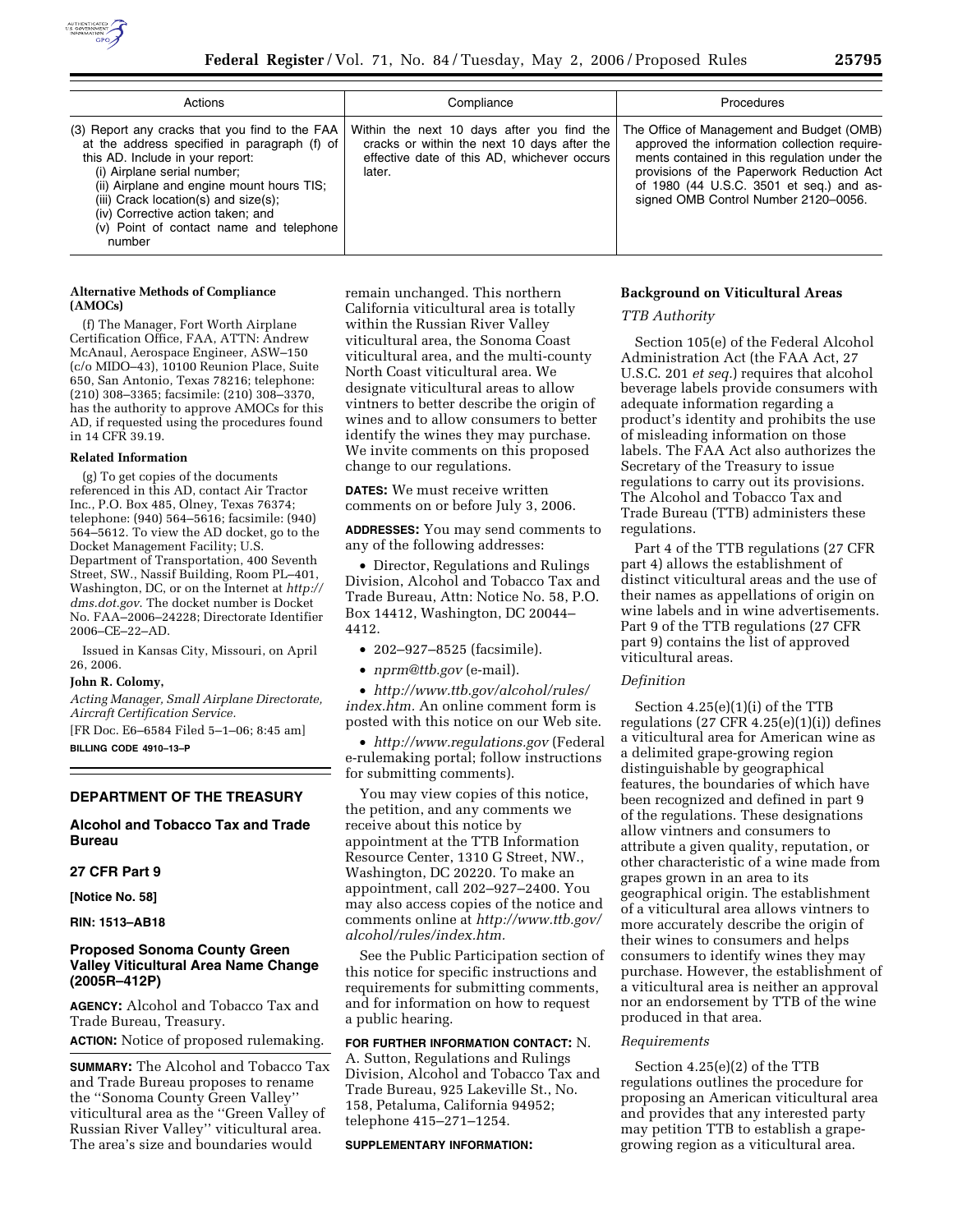Section 9.3(b) of the TTB regulations requires the petition to include—

• Evidence that the proposed viticultural area is locally and/or nationally known by the name specified in the petition;

• Historical or current evidence that supports setting the boundary of the proposed viticultural area as the petition specifies;

• Evidence relating to the geographical features, such as climate, soils, elevation, and physical features, that distinguish the proposed viticultural area from surrounding areas;

• A description of the specific boundary of the proposed viticultural area, based on features found on United States Geological Survey (USGS) maps; and

• A copy of the appropriate USGS map(s) with the proposed viticultural area's boundary prominently marked.

A petition requesting the modification of an established viticultural area must include the appropriate evidence described above to support the requested modification.

## **Sonoma County Green Valley Viticultural Area Background**

TTB's predecessor agency, the Bureau of Alcohol, Tobacco and Firearms (ATF), established the Sonoma County Green Valley viticultural area (27 CFR 9.57) in a Treasury Decision (T.D. ATF– 161), published in the **Federal Register**  at 48 FR 52577 on November 21, 1983. The 19,010-acre Sonoma County Green Valley viticultural area is located north of San Francisco in southern Sonoma County. (T.D. ATF–161 mistakenly stated the size of the Sonoma County Green Valley viticultural area as 32,000 acres.) The Sonoma County Green Valley viticultural area lies between the towns of Sebastopol, Forestville, and Occidental within the western region of the Russian River Valley viticultural area (27 CFR 9.66), which lies entirely within the Sonoma Coast viticultural area (27 CFR 9.116) and the multicounty North Coast viticultural area (27 CFR 9.30).

In 1982, the original petitioner sought to use the name ''Green Valley'' for this viticultural area. However, while ATF determined that the Green Valley name was appropriate for the area, ATF required the addition of ''Sonoma County'' to the name, and thus approved the name ''Sonoma County Green Valley'' as the viticultural area name. ATF took this action to avoid consumer confusion since ''Green Valley'' is a commonly used geographical place name in the United States.

In approving the Sonoma County Green Valley viticultural area, ATF specifically noted its 1982 approval of the ''Solano County Green Valley'' viticultural area (27 CFR 9.44) with the same condition—that the county name appear in conjunction with the viticultural area's name to prevent consumer confusion with other ''Green'' valleys elsewhere in the United States. T.D. ATF–161 stated that since both ''Green Valley'' viticultural areas are located in northern California, the inclusion of the county name modifiers in each viticultural area name helped to avoid consumer confusion by distinguishing between the two viticultural areas.

## **Green Valley of Russian River Valley Petition**

The Winegrowers and Vintners of Sonoma County's Green Valley, an association of local winegrowers and vintners based in Sebastopol, California, has petitioned TTB to change the name of the ''Sonoma County Green Valley'' viticultural area to ''Green Valley of Russian River Valley.'' The group explains in its petition that the name change is warranted because the viticultural area is commonly referred to as ''Green Valley,'' without the Sonoma County modifier, and because the Green Valley area is considered by many to be a sub-appellation of the Russian River Valley viticultural area by virtue of its location and similar climate.

TTB notes that the recently expanded 126,600-acre Russian River Valley viticultural area now encompasses the entire Sonoma County Green Valley viticultural area. (See T.D. TTB–32, published in the **Federal Register** at 70 FR 53297 on September 8, 2005.) We also note that the proposed name change does not affect the established boundaries of either viticultural area.

Three wineries located within the viticultural area at issue, according to the petition, consistently claim the ''Sonoma County Green Valley'' appellation on their wine labels. Other regional wineries use the Russian River Valley viticultural area appellation on their labels, the petition explains, but include references to the Sonoma County Green Valley viticultural area on their wines' back labels and in their promotional materials.

Changing the viticultural area name to ''Green Valley of Russian River Valley,'' the petition explains, will provide greater clarity regarding the viticultural area location and its association with the cool climate of the Russian River Valley. Thus, the petition states, consumers will have more accurate and descriptive geographical and climatic

information for this viticultural area's wines.

### *Name Evidence*

The petition provides evidence, summarized below, to document that the Sonoma County Green Valley viticultural area is known, and referred to, simply as ''Green Valley.'' Also, the same evidence describes ''Green Valley'' as being a part of the larger Russian River Valley viticultural area.

The Savor Wine Country magazine (winter 2003, page 78), published by the Press Democrat newspaper of Sonoma County, California, included a feature article on ''Green Valley.'' A map of the ''Green Valley'' area and the Russian River Valley area provided with the article generally agrees with the boundaries of both viticultural areas, including the (at that time) proposed boundary expansion of that Russian River Valley viticultural area. The article states that ''Green Valley'' is a sub-appellation of the sprawling Russian River Valley viticultural area. It also describes the abundant sparkling wines, pinot noir grapes, and other agricultural products produced in the ''Green Valley'' area. The article characterizes the viticultural area as a diverse farming region with cool coastal breezes, which coincides with the climatic conditions found in the Russian River Valley viticultural area.

A Los Angeles Times article of January 14, 2004, titled ''Out of the Mist, Pinots,'' describes the Russian River Valley American viticultural area and its ''sub-regions'' as having distinct wine personalities. The article states: ''Russian River Valley AVA and the Green Valley AVA are primarily climate-based appellations.'' While expounding on the exceptional soils of the Russian River Valley viticultural area, the article also states: ''The Green Valley AVA (a part of the Russian River AVA) yields bright, bold Pinots with crystalline fruit and piercing acidity.''

A recent ''Sonoma County Wine Country Guide,'' published by the Sonoma County Wineries Association and included with the petition, describes the ''Green Valley'' area as a small sub-appellation of the Russian River Valley viticultural area (see the Guide, page 24). The article also describes the marine-influenced climate and the Goldridge series soils, which are conducive to growing fruit. Also, the publication contains an untitled map of Sonoma County's rural western expanse that identifies the Sonoma County Green Valley viticultural area simply as ''Green Valley'' (see the Guide, page 18).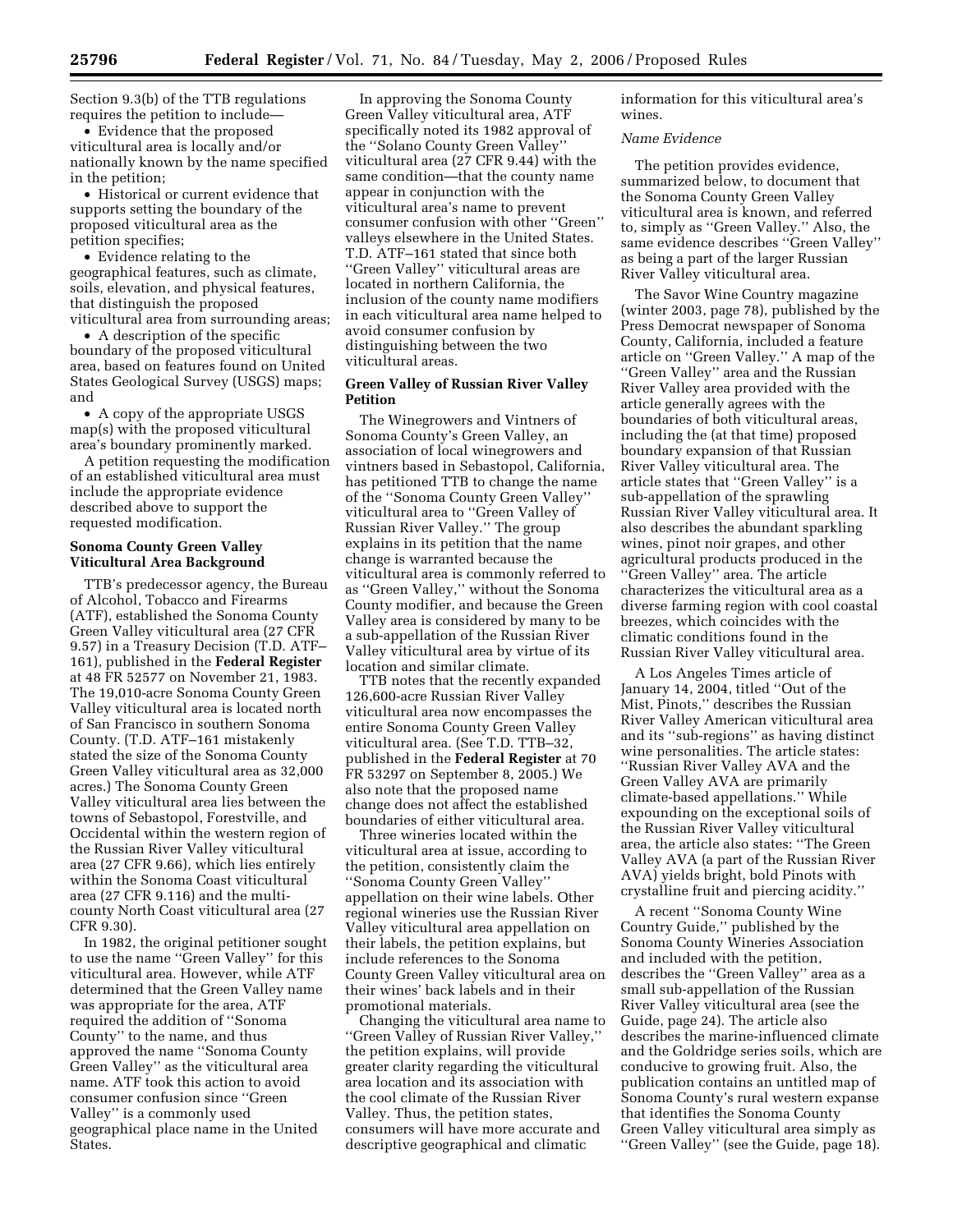# *Linkage of Two Viticultural Area Names*

In addition, with the establishment of the Oak Knoll District of Napa Valley viticultural area (27 CFR 9.161), TTB has approved the use of the name of one viticultural area within the name of another viticultural area in order to prevent consumer confusion. In that case, a petitioner proposed to establish the Oak Knoll District viticultural area within the larger Napa Valley viticultural area (27 CFR 9.23) in Napa County, California. In order to distinguish the proposed Oak Knoll District viticultural area from the established Oak Knoll Winery located in Oregon, TTB approved the addition of the ''Napa Valley'' name to the area's name, resulting in the establishment of the ''Oak Knoll District of Napa Valley'' viticultural area. (See T.D. TTB–9, published in the **Federal Register** at 69 FR 8562 on February 25, 2004.)

Likewise, by linking the name of the Green Valley viticultural area and the larger Russian River Valley viticultural area that surrounds it, the petitioners seek to prevent consumer confusion between the two established ''Green Valley'' viticultural areas, as well as between the Green Valley in Sonoma County and other ''Green'' valleys in the United States. Therefore, TTB believes that adoption of the proposed new ''Green Valley of Russian River Valley'' name would be permissible so long as it accurately reflects the geographical location of the viticultural area and does not otherwise create confusion for the consumer.

#### **Impact on Current Wine Labels**

#### *General*

Part 4 of the TTB regulations prohibits any label reference on a wine that indicates or implies an origin other than the wine's true place of origin. If we approve this proposed viticultural area name change, the new name, ''Green Valley of Russian River Valley,'' will be recognized as a name of viticultural significance. If approved, this name change will affect vintners who appropriately use the original ''Sonoma County Green Valley.''

While ''Russian River Valley'' and ''Solano County Green Valley,'' as viticultural area names, are also terms of viticultural significance, we do not believe it would be appropriate to treat ''Green Valley'' standing alone as a term of viticultural significance due to its widespread use across the United States as a geographic place name. For example, a recent search of the USGS Geographic Names Information System (*http://geonames.usgs.gov/*) found 65 entries for ''Green Valley'' in 23 States,

including at least 13 places in California in 11 different counties.

Consequently, wine bottlers using the entire descriptor, ''Green Valley of Russian River Valley,'' in a brand name, including a trademark, or in another label reference as to the origin of the wine, will have to ensure that the product is eligible to use the viticultural area's name as an appellation of origin. Accordingly, the proposed part 9 regulatory text amendments set forth in this document specify that the name ''Green Valley of Russian River Valley'' is a term of viticultural significance for purposes of part 4 of the TTB regulations.

For a wine to be eligible to use as an appellation of origin the name of a viticultural area specified in part 9 of the TTB regulations, at least 85 percent of the grapes used to make the wine must have been grown within the area represented by that name, and the wine must meet the other conditions listed in 27 CFR 4.25(e)(3). If the wine is not eligible to use the viticultural area name as an appellation of origin and that name appears in the brand name, then the label is not in compliance and the bottler must change the brand name and obtain approval of a new label. Similarly, if the viticultural area name appears in another reference on the label in a misleading manner, the bottler would have to obtain approval of a new label. Accordingly, if a new label or a previously approved label uses the name ''Green Valley of Russian River Valley'' for a wine that does not meet the 85 percent standard, the new label will not be approved, and the previously approved label will be subject to revocation, upon the effective date of this proposed name change.

Different rules apply if a wine has a brand name containing a viticultural area name that was used as a brand name on a label approved before July 7, 1986. See 27 CFR 4.39(i)(2) for details.

#### *Transition Period*

If the proposed ''Green Valley of Russian River Valley'' name is adopted as a final rule, holders of labels using the current ''Sonoma County Green Valley'' name that were approved by the effective date of the final regulation changing the viticultural area name to ''Green Valley of Russian River Valley'' will be permitted to continue using those approved labels for two years from the effective date of the final rule. At the end of this two-year transition period, holders of ''Sonoma County Green Valley'' wine labels must discontinue use of those labels and will need to secure approval of new labels reflecting the correct use of the new viticultural

area name as an appellation of origin. We believe the two year period should provide such label holders with adequate time to use up their old labels.

### **Public Participation**

#### *Comments Invited*

We invite comments from interested members of the public on the appropriateness of changing the name of the established ''Sonoma County Green Valley'' viticultural area to ''Green Valley of Russian River Valley'' and the proposed two year transition period. We are particularly interested in comments on any possible effects that the use of this changed name would have on the use of the established Russian River Valley and Solano County Green Valley viticultural area names, including any potential conflicts with existing brand names.

TTB will consider only comments concerning the re-naming of the Sonoma County Green Valley viticultural area and the transition period. The proposed name change of Sonoma County Green Valley viticultural area does not affect its boundaries or those of the Russian River Valley viticultural area. With each comment submitted, please provide all available specific information that supports the position of the comment.

### *Submitting Comments*

Please submit your comments by the closing date shown above in this notice. Your comments must include this notice number and your name and mailing address. Your comments must be legible and written in language acceptable for public disclosure. We do not acknowledge receipt of comments, and we consider all comments as originals. You may submit comments in one of five ways:

• *Mail:* You may send written comments to TTB at the address listed in the **ADDRESSES** section.

• *Facsimile:* You may submit comments by facsimile transmission to 202–927–8525. Faxed comments must—

(1) Be on 8.5- by 11-inch paper;

(2) Contain a legible, written signature; and

(3) Be no more than five pages long. This limitation assures electronic access to our equipment. We will not accept faxed comments that exceed five pages.

• *E-mail:* You may e-mail comments to *nprm@ttb.gov*. Comments transmitted by electronic mail must—

(1) Contain your e-mail address;

(2) Reference this notice number on the subject line; and

(3) Be legible when printed on 8.5- by 11-inch paper.

• *Online form:* We provide a comment form with the online copy of